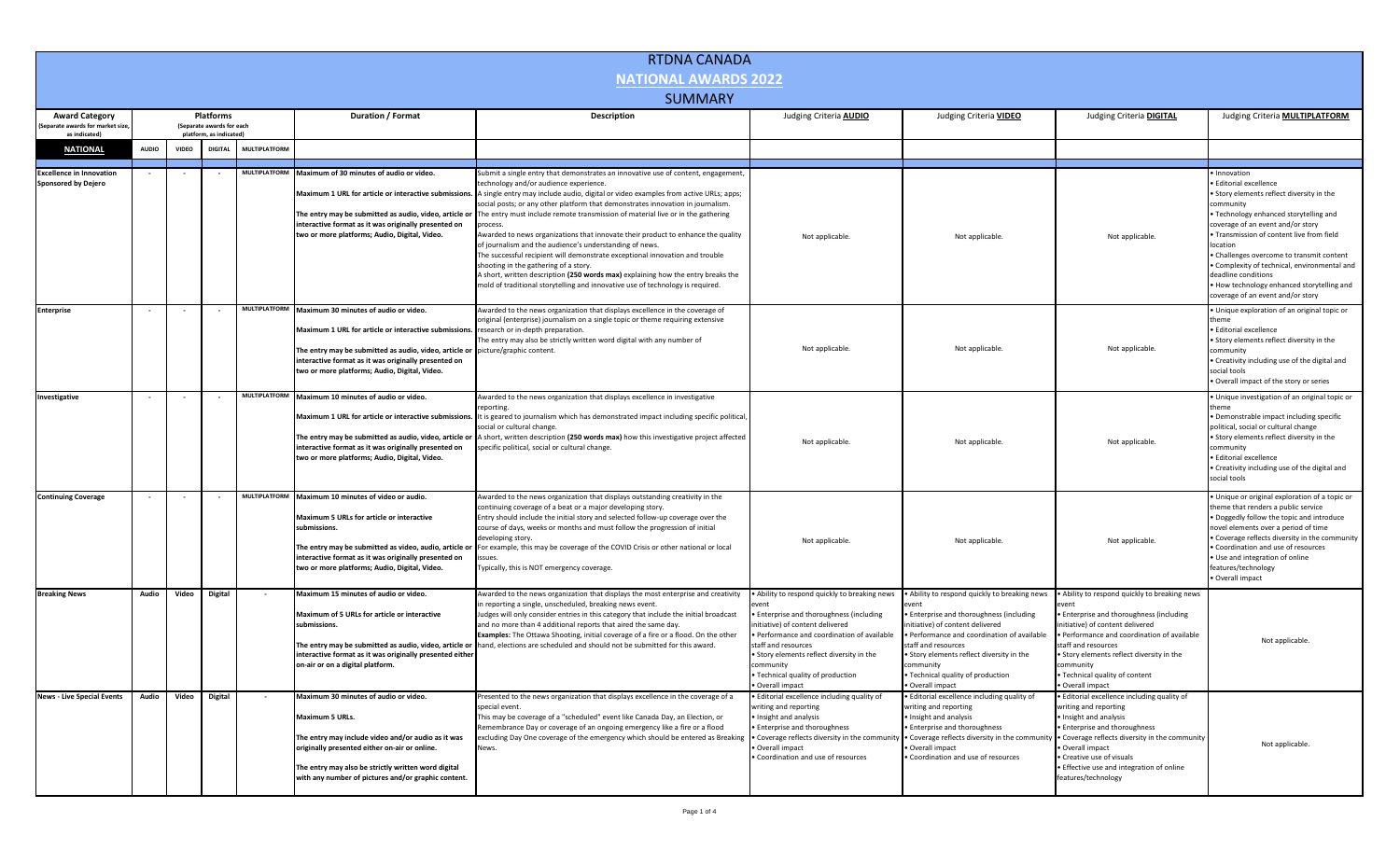| <b>RTDNA CANADA</b>                                      |                                                             |                          |                |                      |                                                                                                                                                                                                                                                                                       |                                                                                                                                                                                                                                                                                                                                                                                                                                                                                                                                                                                            |                                                                                                                                                                                                                                                                    |                                                                                                                                                                                                                                                                                            |                                                                                                                                                                                                                                                                                                                             |                                |  |
|----------------------------------------------------------|-------------------------------------------------------------|--------------------------|----------------|----------------------|---------------------------------------------------------------------------------------------------------------------------------------------------------------------------------------------------------------------------------------------------------------------------------------|--------------------------------------------------------------------------------------------------------------------------------------------------------------------------------------------------------------------------------------------------------------------------------------------------------------------------------------------------------------------------------------------------------------------------------------------------------------------------------------------------------------------------------------------------------------------------------------------|--------------------------------------------------------------------------------------------------------------------------------------------------------------------------------------------------------------------------------------------------------------------|--------------------------------------------------------------------------------------------------------------------------------------------------------------------------------------------------------------------------------------------------------------------------------------------|-----------------------------------------------------------------------------------------------------------------------------------------------------------------------------------------------------------------------------------------------------------------------------------------------------------------------------|--------------------------------|--|
| <b>NATIONAL AWARDS 2022</b>                              |                                                             |                          |                |                      |                                                                                                                                                                                                                                                                                       |                                                                                                                                                                                                                                                                                                                                                                                                                                                                                                                                                                                            |                                                                                                                                                                                                                                                                    |                                                                                                                                                                                                                                                                                            |                                                                                                                                                                                                                                                                                                                             |                                |  |
| <b>SUMMARY</b>                                           |                                                             |                          |                |                      |                                                                                                                                                                                                                                                                                       |                                                                                                                                                                                                                                                                                                                                                                                                                                                                                                                                                                                            |                                                                                                                                                                                                                                                                    |                                                                                                                                                                                                                                                                                            |                                                                                                                                                                                                                                                                                                                             |                                |  |
| <b>Award Category</b><br>Separate awards for market size | Platforms<br>Duration / Format<br>(Separate awards for each |                          |                |                      |                                                                                                                                                                                                                                                                                       | Description                                                                                                                                                                                                                                                                                                                                                                                                                                                                                                                                                                                | Judging Criteria AUDIO                                                                                                                                                                                                                                             | Judging Criteria VIDEO                                                                                                                                                                                                                                                                     | Judging Criteria DIGITAL                                                                                                                                                                                                                                                                                                    | Judging Criteria MULTIPLATFORM |  |
| as indicated)                                            | platform, as indicated)                                     |                          |                |                      |                                                                                                                                                                                                                                                                                       |                                                                                                                                                                                                                                                                                                                                                                                                                                                                                                                                                                                            |                                                                                                                                                                                                                                                                    |                                                                                                                                                                                                                                                                                            |                                                                                                                                                                                                                                                                                                                             |                                |  |
| <b>NATIONAL</b>                                          | <b>AUDIO</b>                                                | <b>VIDEO</b>             | <b>DIGITAL</b> | <b>MULTIPLATFORM</b> |                                                                                                                                                                                                                                                                                       |                                                                                                                                                                                                                                                                                                                                                                                                                                                                                                                                                                                            |                                                                                                                                                                                                                                                                    |                                                                                                                                                                                                                                                                                            |                                                                                                                                                                                                                                                                                                                             |                                |  |
| Opinion                                                  | Audio                                                       | Video                    | <b>Digital</b> |                      | Maximum of 10 minutes of audio and/or video as it<br>was originally presented either on-air or online.<br>Maximum of 1 URL for articles or interactive<br>submissions.<br>The entry may also be strictly written word, digital<br>with any number of pictures and/or graphic content. | warded to the news organization that provides outstanding editorial comment on<br>single topic.<br>The editorial or commentary may be analytical or interpretive and need not<br>necessarily express an opinion.<br>Commentary may be by a news organization employee, professional journalist or a<br>nember of public who expressing an opinion, e.g. a refugee, homeless person,<br>basketball player - in his/her own words.<br>Do not submit an entry on behalf of a panel or a series of clips or streeters.                                                                         | Unique or original exploration of a topic or<br>Originality of thought<br>Variety of interviews and research<br>· Story elements reflect diversity in the<br>ommunity<br>Engaging delivery<br>Overall impact                                                       | . Unique or original exploration of a topic or<br>· Originality of thought<br>. Variety of interviews and research<br>. Story elements reflect diversity in the<br>community<br>• Engaging delivery<br>· Overall impact                                                                    | · Unique or original exploration of a topic or<br>· Originality of thought<br>. Variety of interviews and research<br>· Story elements reflect diversity in the<br>community<br>• Engaging delivery<br>· Overall impact                                                                                                     | Not applicable.                |  |
| <b>Excellence in Sports</b><br>Reporting                 | Audio                                                       | Video                    | <b>Digital</b> |                      | Maximum of 5 minutes of audio or video as it was<br>originally presented either on-air or online.<br>Maximum of 1 URL for articles or interactive<br>submissions.<br>The entry may also be strictly written word digital<br>with any number of pictures and/or graphic content.       | Awarded to the news organization which reflects excellence and creativity in sports<br>reporting.                                                                                                                                                                                                                                                                                                                                                                                                                                                                                          | <b>Editorial excellence</b><br>Quality of storytelling to explore a unique o<br>original topic or theme<br>Quality of interviews and research<br>Story elements reflect diversity in the<br>community<br>Overall impact<br>Creative use of sound to tell the story | <b>Editorial excellence</b><br>. Quality of storytelling to explore a unique or<br>original topic or theme<br>Quality of interviews and research<br>. Story elements reflect diversity in the<br>community<br>· Overall impact<br>. Creative use of sound and visuals to tell the<br>story | <b>Editorial excellence</b><br>. Quality of storytelling to explore a unique or<br>original topic or theme<br>. Quality of interviews and research<br>· Story elements reflect diversity in the<br>community<br>· Overall impact<br>. Use and integration of online<br>features/technology/social to tell the story         | Not applicable.                |  |
| <b>Sports - Live Special Events</b>                      | Audio                                                       | Video                    | <b>Digital</b> |                      | Maximum 30 minutes of audio or video as it was<br>originally presented either on-air or online.<br>Maximum of 5 URLs for digital submissions.<br>The entry may also be strictly written word digital<br>with any number of pictures and/or graphic content.                           | Presented to the news organization that displays excellence in the coverage of a live<br>sporting event.                                                                                                                                                                                                                                                                                                                                                                                                                                                                                   | . Editorial excellence including quality of<br>riting and reporting<br>Insight and analysis<br>Coverage reflects diversity in the communi<br><b>Enterprise and thoroughness</b><br>Creative use of sound to tell the story<br>Overall impact                       | · Editorial excellence including quality of<br>writing and reporting<br>· Insight and analysis<br>• Coverage reflects diversity in the community<br>• Enterprise and thoroughness<br>. Creative use of sound and visuals to tell the<br>story<br>· Overall impact                          | · Editorial excellence including quality of<br>writing and reporting<br>Insight and analysis<br>• Coverage reflects diversity in the community<br><b>Enterprise and thoroughness</b><br>· Creative use of visuals<br>· Effective use and integration of online<br>features/technology to tell the story<br>· Overall impact | Not applicable.                |  |
| <b>Best News App</b>                                     |                                                             |                          | <b>DIGITAL</b> |                      | Maximum of 5 jpgs PLUS links to iTunes and Google<br>Play.                                                                                                                                                                                                                            | Awarded to an app developed to present the news in a timely and engaging<br>nanner.<br>This may be a general news app or an app developed in conjunction with a specific<br>or limited news event e.g. an election campaign.<br>Note: The app should be developed and available for both iOS and Android.                                                                                                                                                                                                                                                                                  | Not applicable.                                                                                                                                                                                                                                                    | Not applicable.                                                                                                                                                                                                                                                                            | · Engagement and interactivity<br>Innovation<br>Visual Design<br>· Functionality and user experience<br>Overall impact<br>· Interface and ease of use<br>Unique features                                                                                                                                                    | Not applicable.                |  |
| <b>Best Sports App</b>                                   | $\overline{\phantom{a}}$                                    | $\overline{\phantom{a}}$ | <b>DIGITAL</b> | $\sim$               | Maximum of 5 jpgs PLUS links to iTunes and Google<br>Play.                                                                                                                                                                                                                            | Awarded to an app developed to present sports in a timely and engaging manner.<br>This may be a general news app or an app developed in conjunction with a specific<br>or limited sports event e.g. The Olympics.<br>Note: The app should be developed and available for both iOS and Android.                                                                                                                                                                                                                                                                                             | Not applicable.                                                                                                                                                                                                                                                    | Not applicable.                                                                                                                                                                                                                                                                            | · Engagement and interactivity<br>Innovation<br>· Visual Design<br>· Functionality and user experience<br>· Overall impact<br>. Interface and ease of use<br>· Unique features                                                                                                                                              | Not applicable.                |  |
| <b>Excellence in Social</b>                              |                                                             |                          | <b>DIGITAL</b> |                      | Maximum of 5 URLs.                                                                                                                                                                                                                                                                    | Awarded for use of social media to enhance the audience's understanding of a<br>ingle news story or news event/project.<br>Submission must demonstrate the exceptional use of social media as evidenced by<br>the quality of journalism and the quantity and quality of user engagement.<br>An entry may be from any social platform that demonstrates the best use of<br>storytelling.<br>A short written description (250 words max) explaining how the entry uses social to<br>further the audience's understanding of the single news story, news event or news<br>project is required | Not applicable.                                                                                                                                                                                                                                                    | Not applicable.                                                                                                                                                                                                                                                                            | · Engagement and interactivity<br>Innovation<br>· Visual Design<br>· Functionality and user experience<br>. Content reflects diversity in the community<br>Overall impact                                                                                                                                                   | Not applicable.                |  |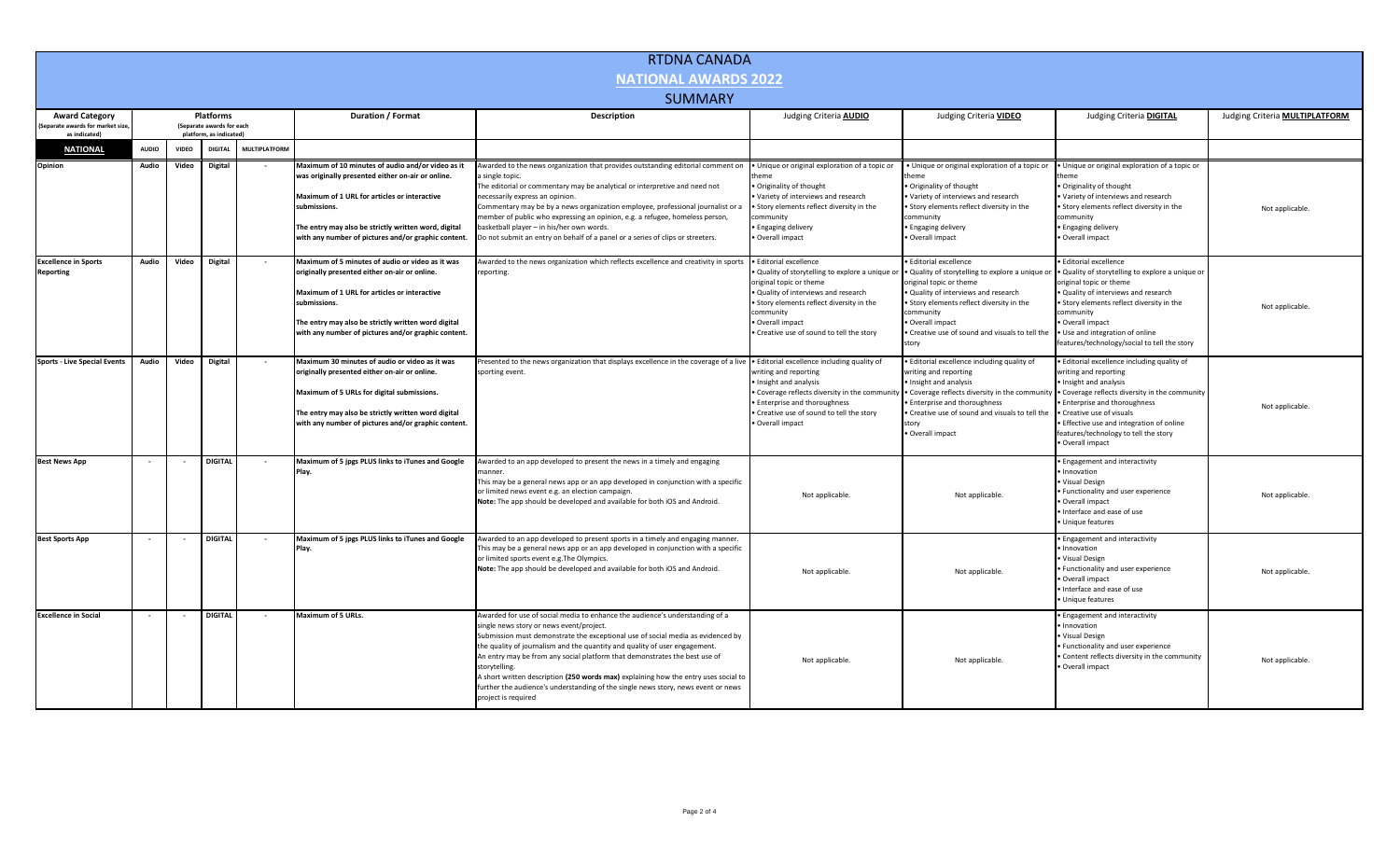|                                                   |              |                          |                                                      |                      |                                                                                                                                                     | <b>RTDNA CANADA</b>                                                                                                                                                                                                                                                                                                                                                                                                                                                                                                                                                                                                                                                                                                                                                                                                                                                                                       |                                                                                                                                                                                                                                                                                             |                                                                                                                                                                                   |                                                                                                                                                                                                                                                                                       |                                |
|---------------------------------------------------|--------------|--------------------------|------------------------------------------------------|----------------------|-----------------------------------------------------------------------------------------------------------------------------------------------------|-----------------------------------------------------------------------------------------------------------------------------------------------------------------------------------------------------------------------------------------------------------------------------------------------------------------------------------------------------------------------------------------------------------------------------------------------------------------------------------------------------------------------------------------------------------------------------------------------------------------------------------------------------------------------------------------------------------------------------------------------------------------------------------------------------------------------------------------------------------------------------------------------------------|---------------------------------------------------------------------------------------------------------------------------------------------------------------------------------------------------------------------------------------------------------------------------------------------|-----------------------------------------------------------------------------------------------------------------------------------------------------------------------------------|---------------------------------------------------------------------------------------------------------------------------------------------------------------------------------------------------------------------------------------------------------------------------------------|--------------------------------|
| <b>NATIONAL AWARDS 2022</b>                       |              |                          |                                                      |                      |                                                                                                                                                     |                                                                                                                                                                                                                                                                                                                                                                                                                                                                                                                                                                                                                                                                                                                                                                                                                                                                                                           |                                                                                                                                                                                                                                                                                             |                                                                                                                                                                                   |                                                                                                                                                                                                                                                                                       |                                |
|                                                   |              |                          |                                                      |                      |                                                                                                                                                     | <b>SUMMARY</b>                                                                                                                                                                                                                                                                                                                                                                                                                                                                                                                                                                                                                                                                                                                                                                                                                                                                                            |                                                                                                                                                                                                                                                                                             |                                                                                                                                                                                   |                                                                                                                                                                                                                                                                                       |                                |
| <b>Award Category</b>                             |              |                          | Platforms                                            |                      | Duration / Format                                                                                                                                   | Description                                                                                                                                                                                                                                                                                                                                                                                                                                                                                                                                                                                                                                                                                                                                                                                                                                                                                               | Judging Criteria <b>AUDIO</b>                                                                                                                                                                                                                                                               | Judging Criteria <b>VIDEO</b>                                                                                                                                                     | Judging Criteria <b>DIGITAL</b>                                                                                                                                                                                                                                                       | Judging Criteria MULTIPLATFORM |
| (Separate awards for market size<br>as indicated) |              |                          | (Separate awards for each<br>platform, as indicated) |                      |                                                                                                                                                     |                                                                                                                                                                                                                                                                                                                                                                                                                                                                                                                                                                                                                                                                                                                                                                                                                                                                                                           |                                                                                                                                                                                                                                                                                             |                                                                                                                                                                                   |                                                                                                                                                                                                                                                                                       |                                |
| <b>NATIONAL</b>                                   | <b>AUDIO</b> | <b>VIDEO</b>             | <b>DIGITA</b>                                        | <b>MULTIPLATFORM</b> |                                                                                                                                                     |                                                                                                                                                                                                                                                                                                                                                                                                                                                                                                                                                                                                                                                                                                                                                                                                                                                                                                           |                                                                                                                                                                                                                                                                                             |                                                                                                                                                                                   |                                                                                                                                                                                                                                                                                       |                                |
| <b>Excellence in Data</b><br><b>Storytelling</b>  |              |                          | DIGITAL                                              |                      | Maximum of 5 URLs.                                                                                                                                  | Awarded to the news organization that publishes the most creative digital data<br>story of the year.<br>Particular attention will be given to how the data is presented in the digital space,<br>the creativity and clarity given to the treatment of the numbers through<br>presentation (graphics and/or interactivity).<br>Entry should outline how the data was obtained and used to uncover the story.                                                                                                                                                                                                                                                                                                                                                                                                                                                                                               | Not applicable.                                                                                                                                                                                                                                                                             | Not applicable.                                                                                                                                                                   | . Unique or original exploration of a topic or<br>• Effectiveness in displaying the data in a<br>useable, understandable way.<br>• Creativity and originality in presentation<br>· Innovation<br>· Functionality and user experience<br>. Elements reflect diversity in the community | Not applicable.                |
| <b>Overall Excellence in Digital</b>              |              |                          | <b>DIGITAL</b>                                       |                      | Maximum of 5 URLs or screenshots.                                                                                                                   | Awarded to the news organization that makes the best use of their content, product<br>and technology in the exceptional presentation of its overall news coverage on<br>digital.<br>Journalism must deliver compelling storytelling that is impactful and creative.<br>Platforms should demonstrate unparalleled user experience through useful<br>functionality and innovative design.<br>This award is for brands that have demonstrated excellence throughout the year to<br>enhance its storytelling for Canadian audiences.<br>Entries will be judged on content, innovation, visual design, functionality and<br>interactivity.<br>Examples: could include URLs to articles, interactives, homepages, sites and sections<br>built for events or specific subject matter, apps, or social content.<br>Screenshots of homepages or site sections are valid submissions in addition to URL<br>entries. | Not applicable.                                                                                                                                                                                                                                                                             | Not applicable.                                                                                                                                                                   | · Editorial excellence<br>· Innovation<br>· Visual Design<br>· Interactivity<br>• Functionality and user experience<br>. Content reflects diversity in the community                                                                                                                  | Not applicable.                |
| <b>Best Podcast</b>                               | <b>AUDIO</b> | $\overline{\phantom{a}}$ | $\sim$                                               |                      | Awarded to a single episode or a series.<br>For a series you may submit a maximum of 3 episodes. the aural medium.<br>a series is 30 minutes total. | Awarded to a single podcast or a podcast series that displays an outstanding use of<br>Maximum submission duration for a single podcast or If you have a 12 episode podcast series, you can enter up to 3 different episodes<br>from the series to a maximum of 30 minutes.<br>Content should be produced specifically for the podcast and not merely repackaging<br>of material created for broadcast.                                                                                                                                                                                                                                                                                                                                                                                                                                                                                                   | · Unique exploration of an original topic or<br>heme<br>Editorial excellence<br>Story elements reflect diversity in the<br>community<br>• Creative use of sound<br>Quality of interviews<br>. Story elements reflect diversity in the<br>community<br>Overall impact of the story or series | Not applicable.                                                                                                                                                                   | Not applicable.                                                                                                                                                                                                                                                                       | Not applicable.                |
| <b>Excellence in Sound</b>                        | <b>AUDIO</b> | <b>VIDEO</b>             | $\sim$                                               |                      | Maximum 10 minutes of audio or video.<br>Maximum 1 URL.                                                                                             | Awarded to the news organization that displays an outstanding and creative use of<br>audio to tell a single news story or feature. Particular attention will be given to<br>production elements and creative presentation.<br>The story must be presented as it appeared on air or online and all sound must have<br>been produced by a member of the organization. No third-party commercial audio.<br>Audio obtained through social media is acceptable but will not be considered.<br>"Year-ender" packages are not allowed.                                                                                                                                                                                                                                                                                                                                                                           | • Creative and original use of sound<br>· Technical quality of production<br>Editorial excellence<br>. Story elements reflect diversity in the<br>community<br>Overall impact                                                                                                               | • Creative and original use of sound<br>• Technical quality of production<br>· Editorial excellence<br>. Story elements reflect diversity in the<br>community<br>· Overall impact | Not applicable.                                                                                                                                                                                                                                                                       | Not applicable.                |
| <b>Radio Newscast</b>                             | <b>AUDIO</b> |                          |                                                      |                      | Maximum 30 minutes of audio.                                                                                                                        | Awarded to the news organization that displays overall excellence in the<br>presentation of a regularly scheduled news broadcast.<br>Editing note: Maximum 3 clips may be entered from a same-day program.<br>Each clip may have a late in and early out but there should not be any editing within<br>the clip itself.<br>The story must be presented as it appeared on air or online and all audio must have • Overall impact<br>been produced by a member of the news organization.<br>No third-party commercial audio.                                                                                                                                                                                                                                                                                                                                                                                | · Editorial excellence including quality of<br>writing and reporting<br>· Enterprise and thoroughness (initiative)<br>Newscast elements reflect diversity in the<br>community<br>Delivery of anchor(s) and reporters<br>• Creative use of sound                                             | Not applicable.                                                                                                                                                                   | Not applicable.                                                                                                                                                                                                                                                                       | Not applicable.                |
| <b>Excellence in Video</b>                        | $\sim$       | <b>VIDEO</b>             | $\sim 10^{-1}$                                       | $\sim$               | Maximum 10 minutes of video.                                                                                                                        | Awarded to the news organization that shows outstanding creativity with multiple<br>examples of video to tell a single news story.<br>The story must be submitted as it appeared on air or online, and all visuals must<br>have been shot by a member of the news organization.<br>No third-party commercial video.<br>Video obtained through social media is acceptable but will not be considered.<br>"Year-ender" packages are not allowed.                                                                                                                                                                                                                                                                                                                                                                                                                                                            | Not applicable.                                                                                                                                                                                                                                                                             | • Creative and original use of video<br>• Technical quality of production<br>· Editorial excellence<br>. Story elements reflect diversity in the<br>community<br>· Overall impact | Not applicable.                                                                                                                                                                                                                                                                       | Not applicable.                |